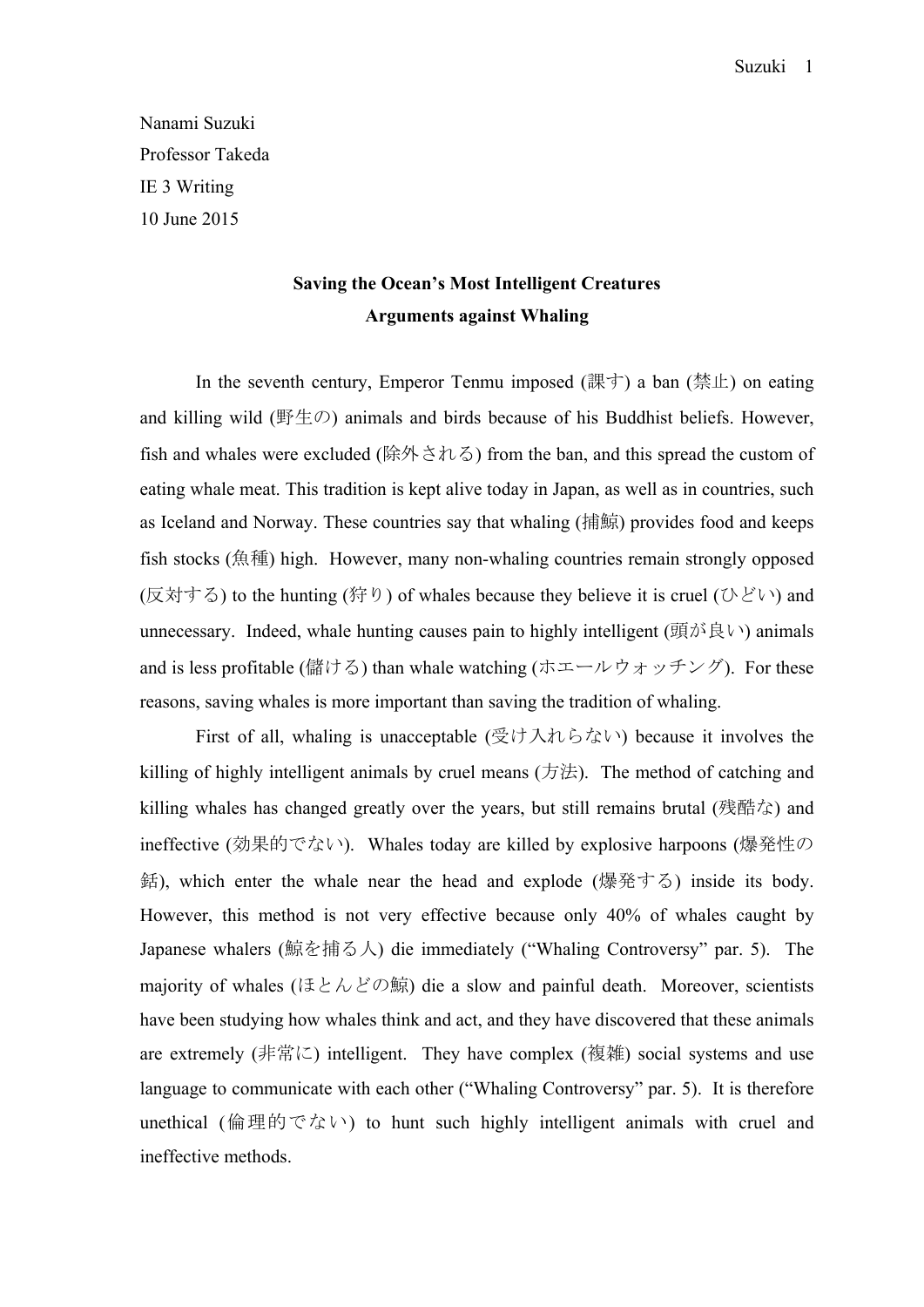In addition, whale watching is more effective way to sustain (持続する) local economies. In recent years, ecotourism has become a growing industry, which has provided income  $(\nabla \times \mathcal{N})$  to many communities (地域). For example, the number of people going whale watching has grown an average of 15% annually over the last five years in Australia. This has contributed (に貢献する) almost \$300 million to its national economy ("Whale Watching" par 3). In fact, many countries such as Australia and New Zealand are against whaling because it deprives (奪い取る) them of this income. Moreover, Walton points out (指摘する) that "countries risk losing visitors due to bad publicity ( $\angle \pm \equiv 0$ ) over the issue. This would have a negative impact on its tourist industry, especially Iceland since 13% of its national revenue (歳入) is from tourism" (par. 5). Although whaling provides money for some fisherman, whale watching provides more economic opportunities for communities.

Whaling countries like Iceland and Japan claim (主張する) that whale hunting is part of their tradition and eating whale meat is part of their culture. The Japan Whaling Association (JWA) claims that whaling started in the  $10<sup>th</sup>$  century (Summers par. 3). However, the history of whaling is actually not very long in these countries. For example, whale meat only became a popular food source after World War 2 in Japan because it was cheap and easily available. Moreover, many people are no longer attracted to whale meat because there are so many other food items available. The younger generation is especially not interested in even trying whale meat. For example, there was 4800 tons of unsold whale meat in 1995 (Takahara par. 7). This new reality shows that traditional culture is not a valid ( $E \triangleq \hat{\mathcal{L}}$ ) reason for continuing whale hunts.

In conclusion, it is more important to save whales than to protect the tradition of whaling. The methods used for killing whales are extremely cruel and causes them to suffer (苦しむ) a great deal. Furthermore, whale watching attracts tourists to local communities and brings in  $( \xi \uparrow \zeta \uparrow )$  more money than whaling. Although whaling countries claim that whaling is part of their tradition, it is actually a fairly recent dating back to the late 1940s. Furthermore, few people eat whale meat these days and as a result most of it remains unsold. Whaling countries can no longer use "culture" as a reason to commit inhumane (非人間的な) acts against whales. Indeed, our humanity (人間性) is not measured (はかる) by how we treat (扱う) others, but how we treat animals. Now is the time to treat whales more humanly.